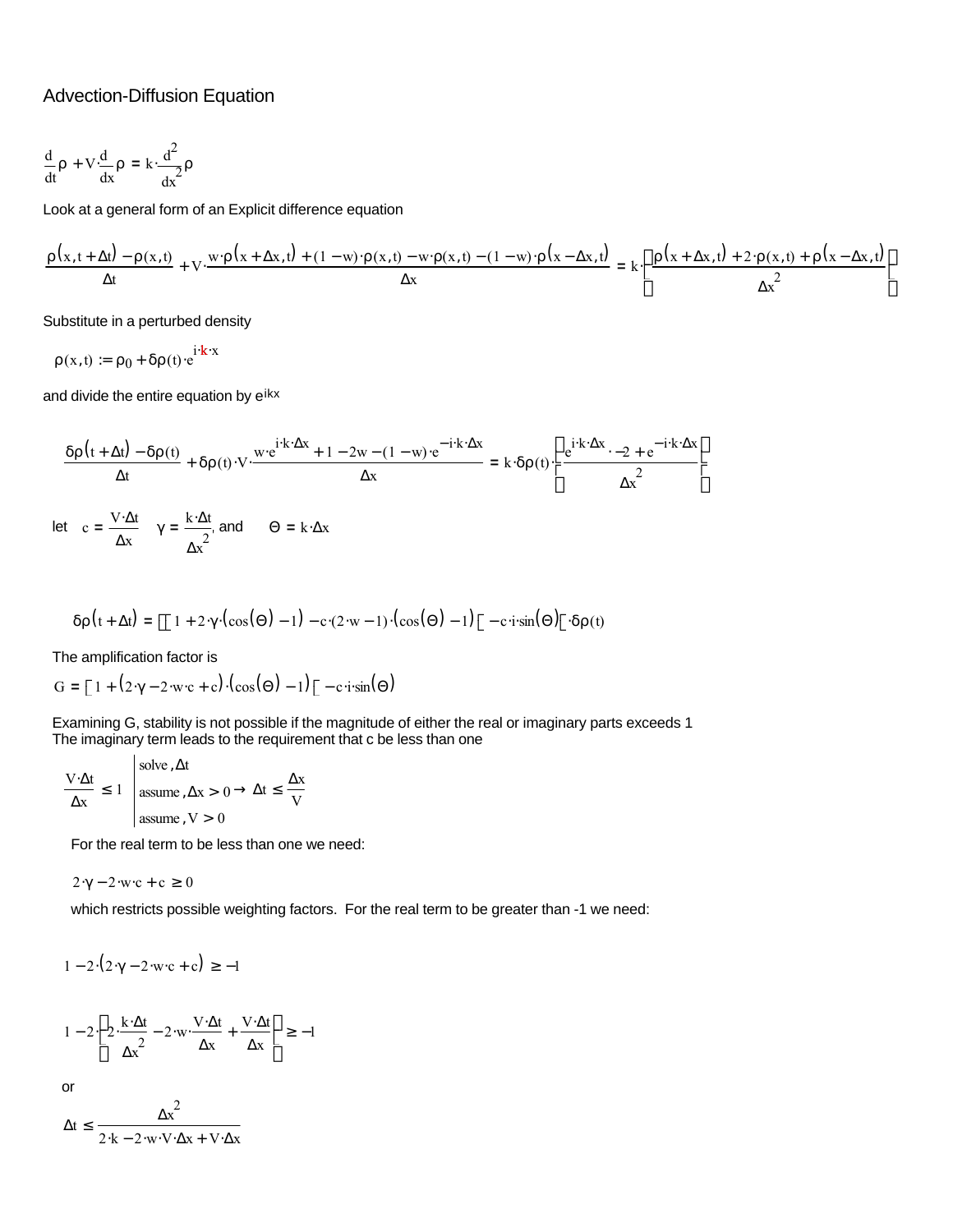Note that the previous two conditions are necessary for stability but not sufficient. Fine tuning the stability conditions requires a little more finesse.

The product of G and its complex conjugate is

$$
\left[1+\left(2\cdot\gamma-2\cdot\operatorname{w\cdot c}+\operatorname{c}\right)\cdot\left(\cos(\Theta)-1\right)\right]^{2}+\operatorname{c}^{2}\left[1-\cos^{2}(\Theta)\right]
$$

Let  $\mu = \cos(\Theta)$  and look the extreme values of  $|G|^2$  with respect to  $\mu$ 

$$
\frac{d}{d\mu} \Big[ \Big[ 1 + (2\cdot\gamma - 2\cdot w \cdot c + c) \cdot (\mu - 1) \Big]^2 + c^2 \cdot \Big( 1 - \mu^2 \Big) \Big] = 0 \quad \left| \frac{\text{solve } , \mu}{\text{simply}} \to \frac{1}{4} \cdot (1 - 2\cdot\gamma + 2\cdot w \cdot c - c) \cdot \frac{(-2\cdot\gamma + 2\cdot w \cdot c - c)}{\Big(\gamma^2 - 2\cdot\gamma \cdot w \cdot c + \gamma \cdot c + w^2 \cdot c^2 - w \cdot c^2\Big)} \right|
$$

Try the case of central differencing

$$
\frac{1}{4} \cdot \frac{\left(-2 \cdot \gamma + 2 \cdot w \cdot c - c + 4 \cdot \gamma^2 - 8 \cdot \gamma \cdot w \cdot c + 4 \cdot \gamma \cdot c + 4 \cdot w^2 \cdot c^2 - 4 \cdot w \cdot c^2 + c^2\right)}{\left(\gamma^2 - 2 \cdot \gamma \cdot w \cdot c + \gamma \cdot c + w^2 \cdot c^2 - w \cdot c^2\right)} \quad \text{substitute, } w = \frac{1}{2} \rightarrow -2 \cdot \gamma \cdot \frac{\left(-1 + 2 \cdot \gamma\right)}{\left(-4 \cdot \gamma^2 + c^2\right)} = 0
$$

This gives a extreme for  $|G|^2$  when

$$
\mu = \frac{\left(4 \cdot \gamma^2 - 2\gamma\right)}{\left(4 \cdot \gamma^2 - c^2\right)} \text{ or}
$$
\n
$$
\mu = \frac{\left(4 \cdot \gamma^2 - 2\gamma\right)}{\left[4 \cdot \gamma^2 - 2 \cdot \gamma + \left(2 \cdot \gamma - c^2\right)\right]}
$$

or

$$
\mu = \frac{1}{1 + \frac{2 \cdot \gamma - c^2}{4 \cdot \gamma^2 - 2 \cdot \gamma}}
$$

To make useful statements about stability we need a general idea of the behavior of  $|GP$ . First notice that  $|G^2| \ge 0$  for  $-1 \le \mu \le 1$  , and when  $|G^2| = 1$  :

$$
\frac{d}{d\mu} \Big[ \Big[ 1 + 2 \cdot \gamma \cdot (\mu - 1) \Big]^2 + c^2 \cdot \Big( 1 - \mu^2 \Big) \Big] \begin{array}{l} \text{simplify} \\ \text{collect, } \mu \\ \text{collect, } \mu \end{array} \rightarrow -2 \cdot c^2 + 4 \cdot \gamma
$$
  
\n
$$
\Big[ 1 + 2 \cdot \gamma \cdot (\mu - 1) \Big]^2 + c^2 \cdot \Big( 1 - \mu^2 \Big) \text{ substitute, } \mu = 1 \rightarrow 1
$$

When  $2 \cdot \gamma - c^2 \ge 0$  or  $c^2 \le 2 \cdot \gamma$  µ of the extreme value is greater than one. It is a maximum With bounding values and the slope at one end of the interval, the next thing to explore is the location and nature of the maximum or minimum of  $|G|^2$ . First note that  $4\gamma^2$ -2 $\gamma$  is always less than or equal to zero since  $\gamma \leq \frac{1}{\gamma}$  $\leq \frac{1}{2}$ .